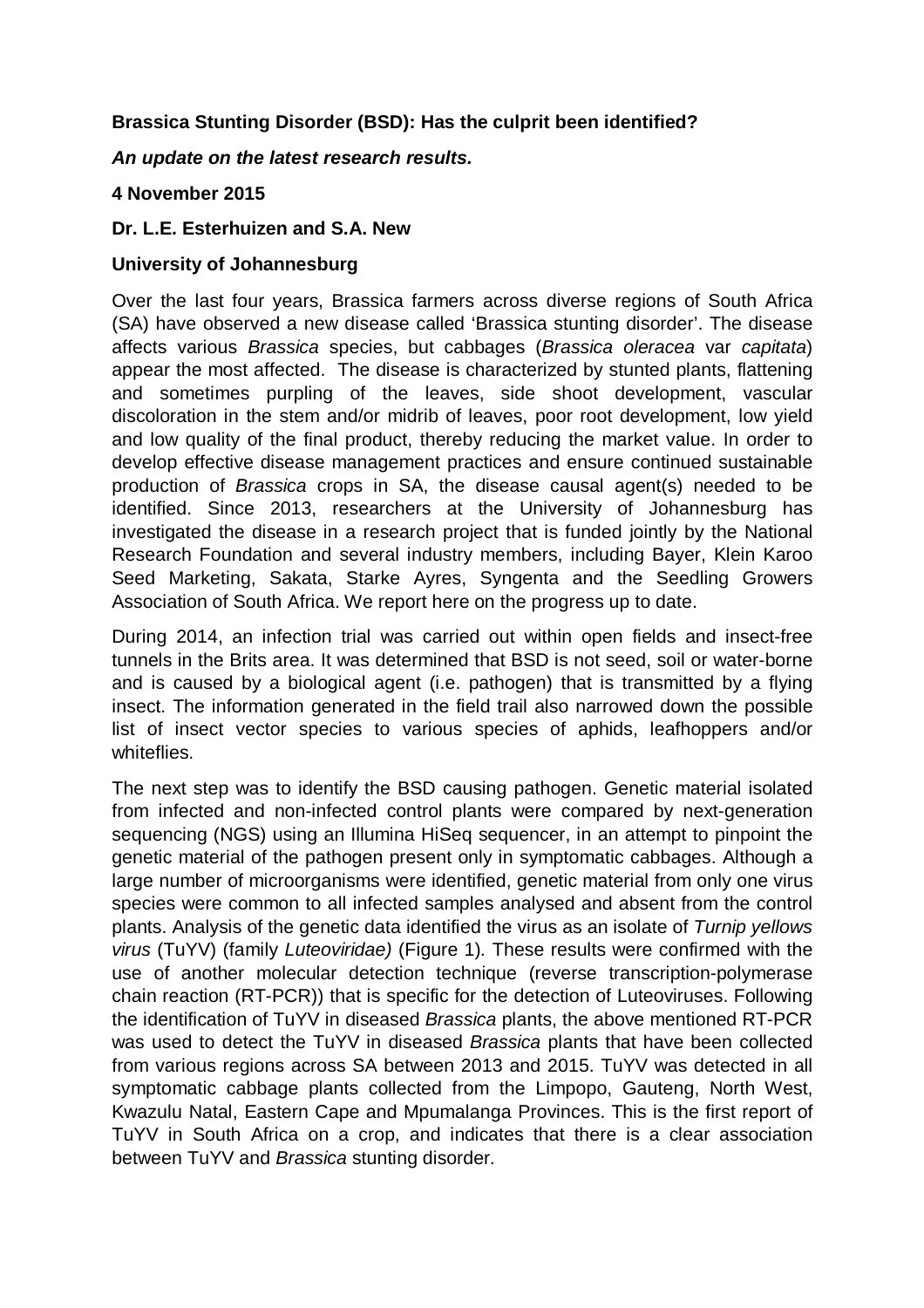During 2015, a follow up trial was performed in the same area in Brits in order to evaluate the influence of shade netting tunnels on infection incidence, to determine the host range of BSD and lastly, to identify the specific insect vector responsible for BSD transmission. When comparing the cabbages grown in the open field with those grown inside the insect-proof tunnels (covered by thrip netting), little or no infection was seen inside the tunnels (0.3%) and about 52% of the plants growing in the open field were infected (Figure 2). The plants grown in the shade net covered tunnels also had about 48% infection. The results again confirmed that the BSD is caused by a flying insect-transmitted pathogen and that shade net covering was not effective at reducing infection. In an attempt to determine the host range of BSD, eight *Brassica* species were also included in the infection trial. Five species, including broccoli (*Brassica oleracea* L. var. *botrytis* L.), cauliflower (Brassica oleracea L. var botrytis), kale (*Brassica napus) and* canola (*Brassica napus*) showed typical BSD symptoms, but chinese cabbage (*Brassica rapa*), mustard (*Brassica rapa* L.) or oilseed radish (*Raphanus sativus*) did not. Using the RT-PCR technique, TuYV was also detected in all the symptomatic cabbages and other hosts screened in this trail, but absent from all the uninfected plants.

With the help of the TuYV detection technique, an attempt was made to identify the BSD insect vector. During the 2015 trial, predominant insect species occurring in the field were collected on three separate occasions . With the help of Mr. Michael Stiller from the ARC Biosystematics division, these insects were separated into three different groups, including aphids, plant and leaf hoppers and whiteflies, and placed inside cages with cabbage seedlings (Figure 3). These plants were monitored for symptom development. About 45 days later, typical BSD symptoms were observed on the cabbage plants what were caged with the aphid insects, whereas no symptoms were seen on the cabbage plants caged with the plant and leaf hoppers or the whiteflies (Figure 4). The presence of TuYV in the diseased cabbage as well as inside the aphids, was also confirmed using the molecular detection technique. In order to identify the specific aphid species responsible for TuYV transmission in this experiment, aphid samples were send for identification at the ARC Biosystematics division. Mr. Ian Miller identified the aphids as *Myzus persicae*, more commonly known as the peach-potato or green-peach aphid (Figure 5, 6).

The identification of TuYV in association with BSD in South Africa has been surprising as this is by no means an unknown virus in terms of Brassica crops. *Turnip yellows virus*, formerly known as Beet western yellows virus, is a single stranded RNA virus of the genus *Polerovirus* (family *Luteoviridae).* It is spread by a wide range of aphid species, but *Myzus persicae*, the peach-potato or green-peach aphid, is regarded as the main vector. The virus is very common in oilseed rape crops, but also readily infects brassicas, including broccoli, cabbage, cauliflower, Brussels sprouts, turnips, swede, kale. It also infects lettuce, beans and many weed species. The virus has been found widespread in Europe, the UK and recently in Australia, in areas of intensive brassica production, where in some years, all plants in commercial crops are infected. However, unlike with BSD in South Africa, in the UK and Europe TuYV infection often goes unnoticed as the virus rarely causes clear symptoms. The virus does however dramatically reduce yields, especially when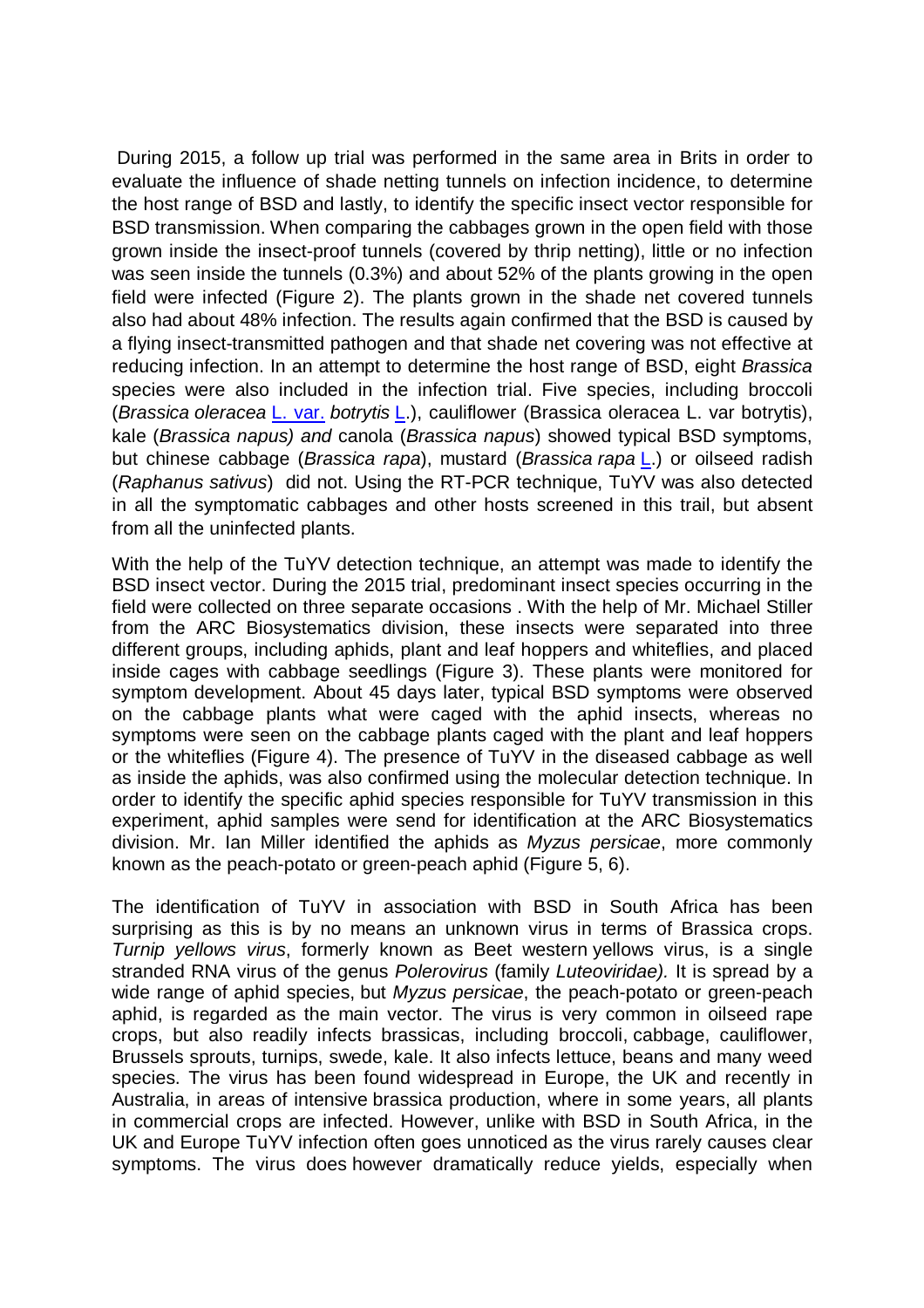plants are infected early in the growing season. Attempts at controlling infection in Europe and Australia, especially on *Brassica napus* (canola), include control of broadleaf weeds that act as virus reservoirs, manipulation of sowing dates to avoid exposure at the seedling stage to peak aphid flights, the use of more resistant varieties and the use of a imidacloprid seed dressing to provide early control of the aphid vector during the vulnerable seedling growth stage.

In conclusion, while it has clearly been shown that TuYV are associated with *Brassica* stunting disorder and are transmitted by the green-peach aphid, further studies are required to prove that this virus is the etiological agent of disease and responsible for the symptoms seen in association with BSD. During 2016 we intend to produce an infectious clone of the South African TuYV isolate in order to further investigate its association with BSD.



Figure 1. Electron micrograph of virus particles of *Turnip yellows virus* (http://pvo.biomirror.cn/)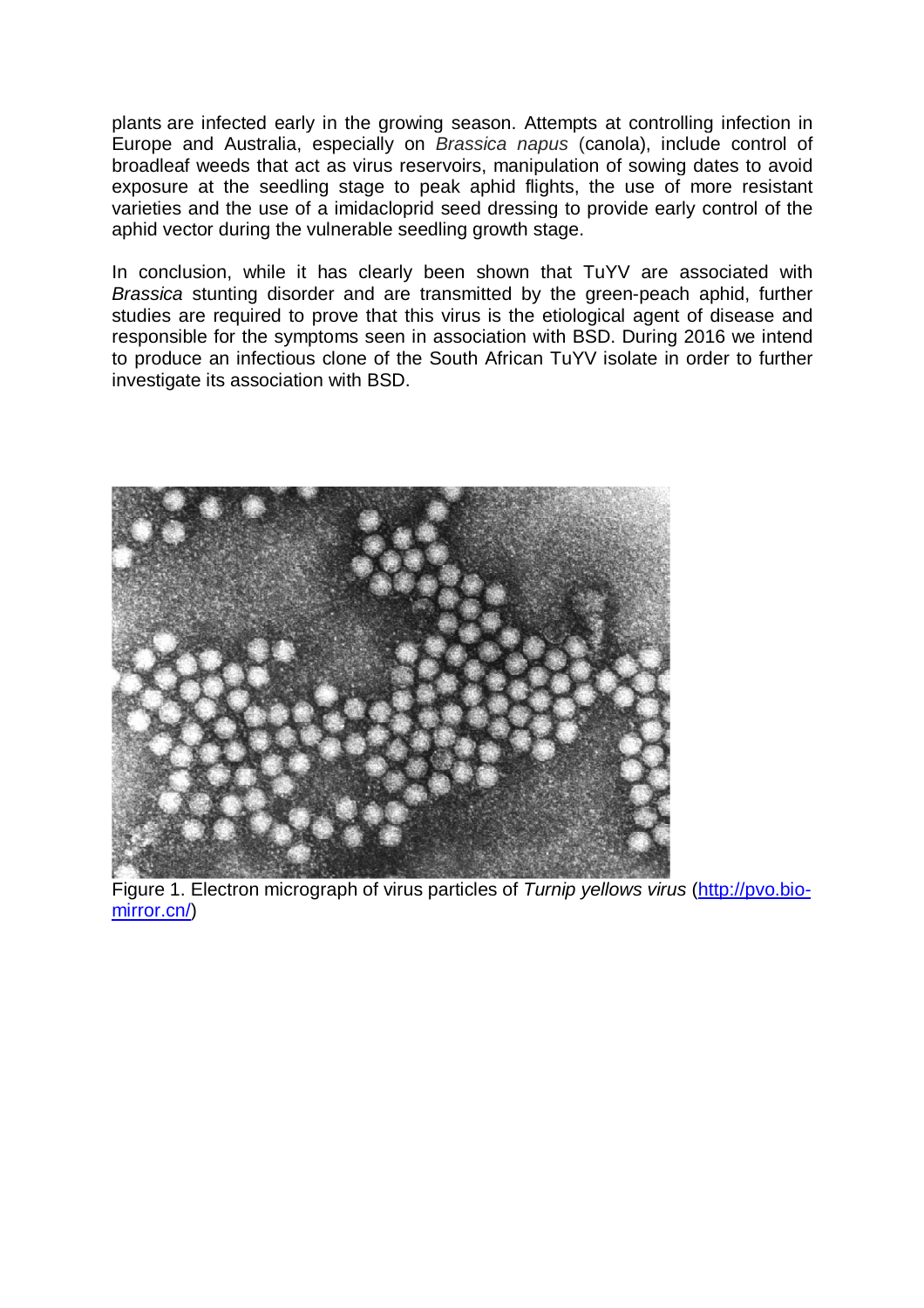

Figure 2. The shade net and insect-proof tunnels used in during the 2015 trial in Brits.

![](_page_3_Picture_2.jpeg)

Figure 3. Cages with aphids, plant and leaf hoppers and whiteflies used in the insect transmission trial.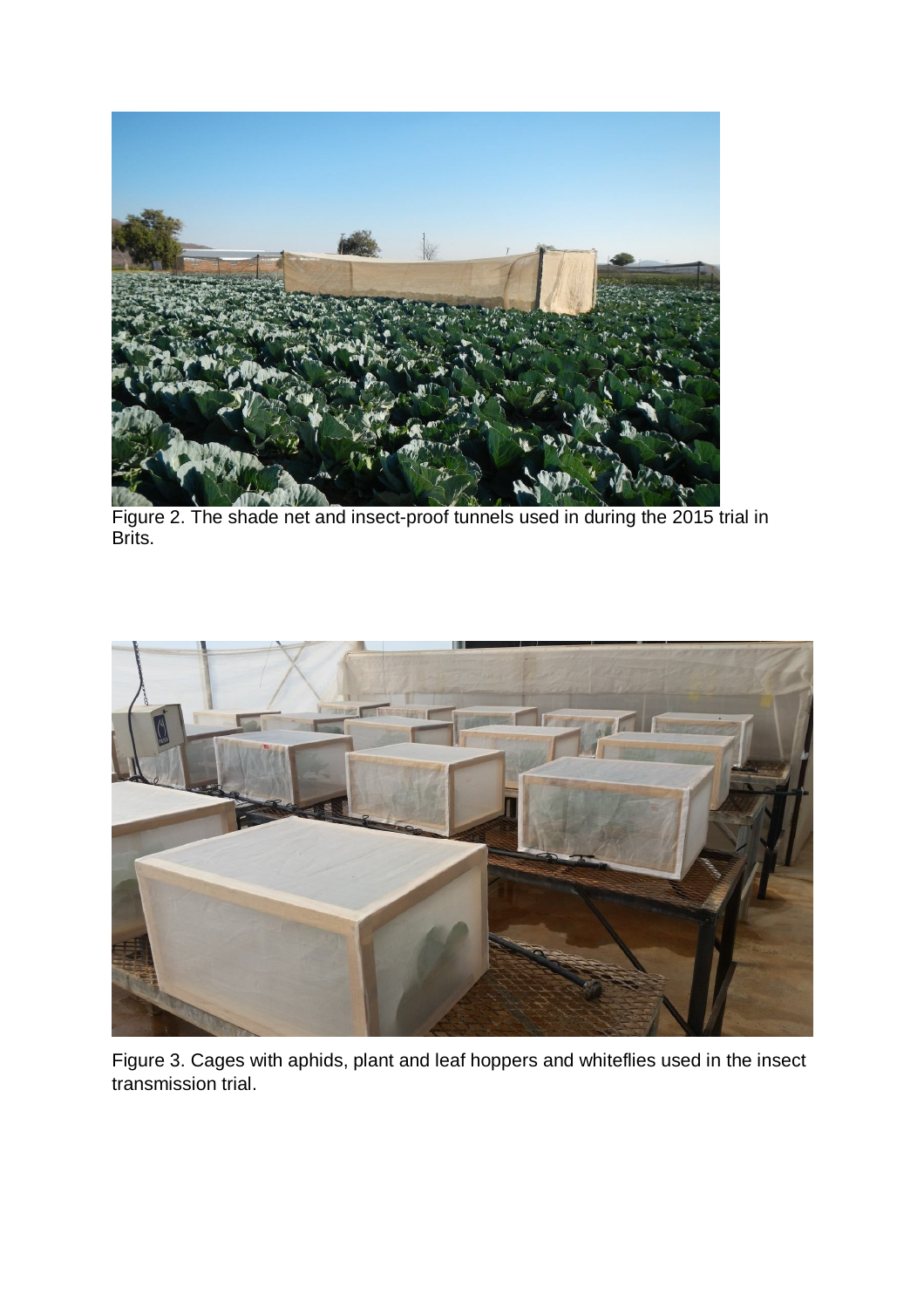![](_page_4_Picture_0.jpeg)

Figure 4. Infected cabbage (left) and healthy cabbage (right) showing the effective transmission of TuYV by aphids in the insect transmission trial 45 days after collection of the insects in the field trial in Brits.

![](_page_4_Picture_2.jpeg)

Figure 5. Winged adult and nymphs of *Myzus persicae* visible on a cabbage leaf used in the insect transmission trial (http://aphid.aphidnet.org/Myzus\_persicae.php).